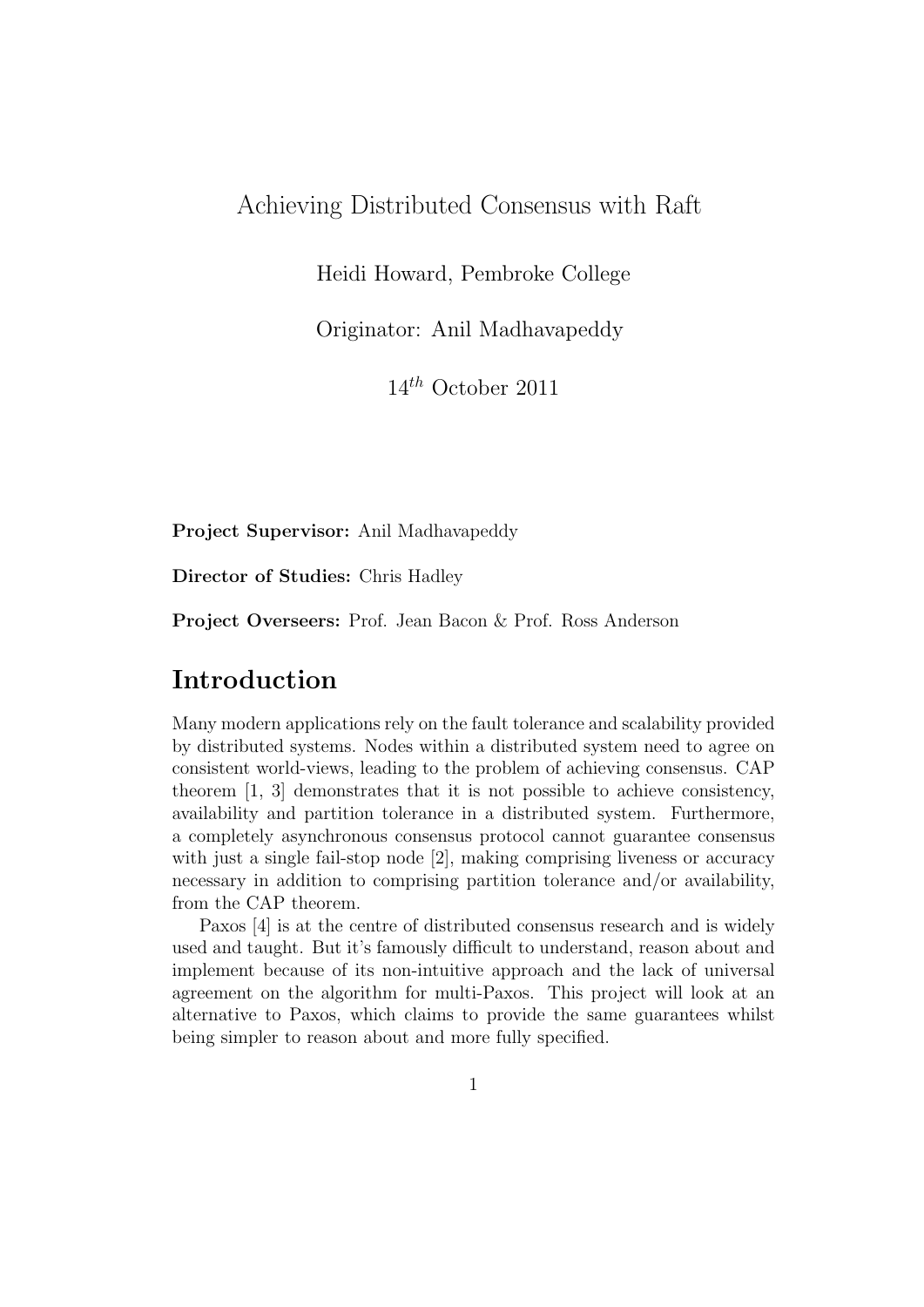# Starting Point

Raft [8] is a newly proposed consensus algorithm (still under submission) for generating a consistent replicated log. Ongaro and Ousterhout (the algorithm's authors) have implemented Raft in ∼2000 lines of C++ and already other implementations exist. My starting points are:

- Raft Specification: Raft has been formally specified [10] in the TLA+ specification language and has been partially proven correct using mechanical and informal proofs. Ongaro and Ousterhout have also released the teaching materials [9] used in their study comparing the understandability of Raft and Paxos
- Literature on Consensus: To prepare for this project, I've examined some of the key papers, from the extensive literature on Consensus and Paxos. I'm still on the progress of reading about other consensus algorithm which Raft has been likened to such as Viewstamped Replication [7]
- Previous Programming Experience: I have previous experience working in OCaml and making use of the Core & Async libraries

# Project Description

I plan to implement the Raft algorithm in OCaml, making use of its static type system to limit the reachable erroneous states and eliminate other classes of errors at compile time. I may make use of the following libraries and tools:

- OPAM OCaml package manager for installation of libraries and compiler versions
- Core & Async Alternative to the OCaml standard library and a monadic non-preemptive threading library, designed and maintained by Jane Street
- SPIN Simulator and Model checker for non-deterministic automata described in Promela with properties described in Linear Temporal Logic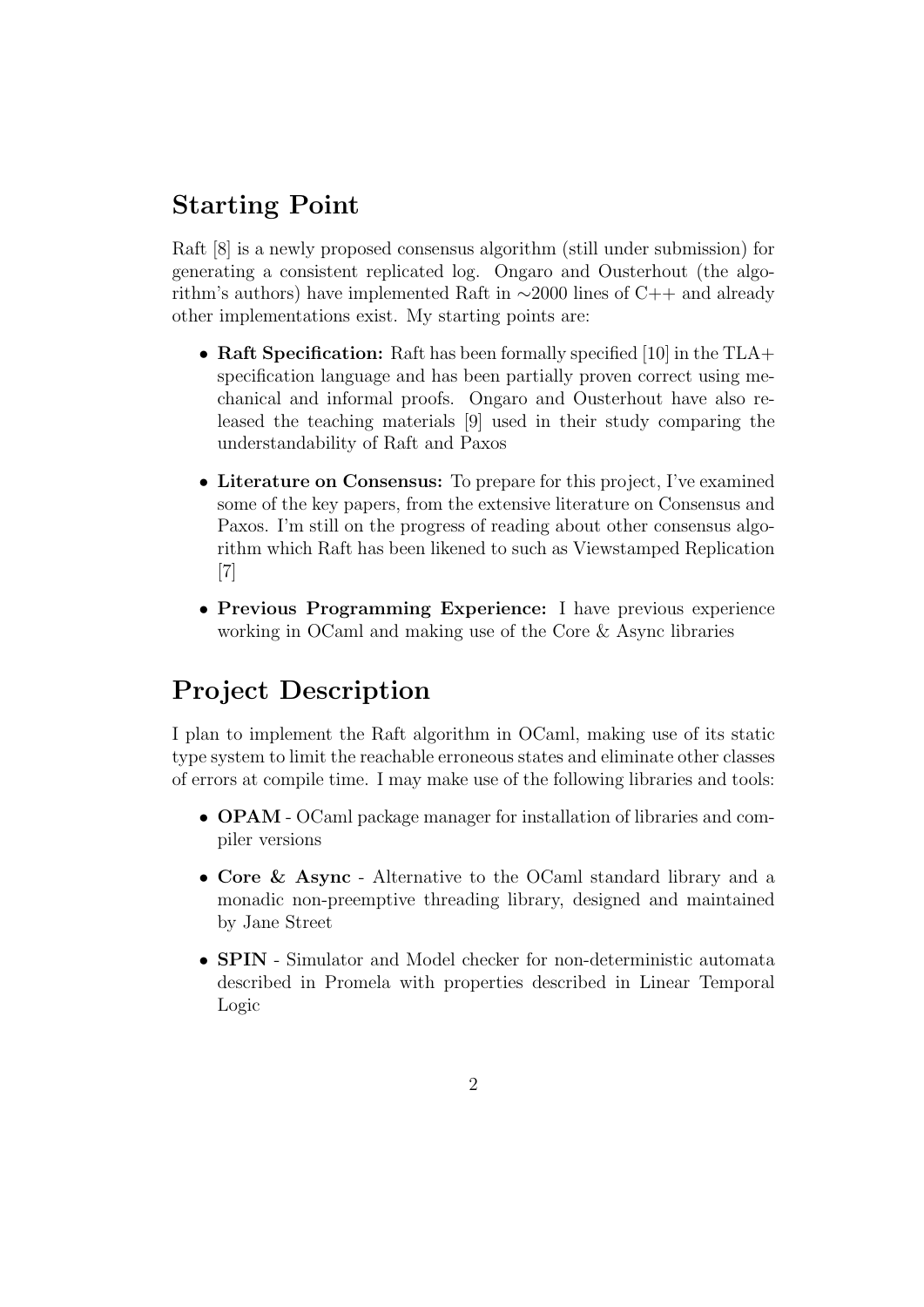- Statecall Policy Language [6] Language for specifying NDFA's which compiles to Promela and OCaml
- PROMELA OCaml library for creating and modifying Promela programs

All of the above are open source and I have already secured copies of each

## Resources Required

For this project I shall use my personal laptop running 32 bit Ubuntu 12.10, with an Intel Core i3 Quad core processor. As a backup, I will use my personal desktop running 64 bit Ubuntu 12.10, with an Intel Core i5 Quad core processor. If both of the above were to fail, I will fall back to the university's MCS.

For backup I will use a git repository on Github. I'll work within a Dropbox directory to catch any uncommitted work. I will synchronise regularly across these each of my machines and daily to the MCS.

#### Work to be done

The project breaks down into the following sub-projects:

- 1. Build a key-value store with a client, that can perform basic commands such as add, find or remove a key-value pair
- 2. Implement the core Raft algorithm either directly in OCaml or via SPL (excluding membership changes and log compaction)
- 3. Manually test the core algorithm with the key-value store application
- 4. Build a simulator to delay packets, stop/start nodes and run the application faster than real time
- 5. Run a series of simulations, varying external conditions (such as packet delay and MTBF of nodes) and algorithm parameters (such as election timeout)
- 6. Model the core algorithm in Promela and verify some basic safety properties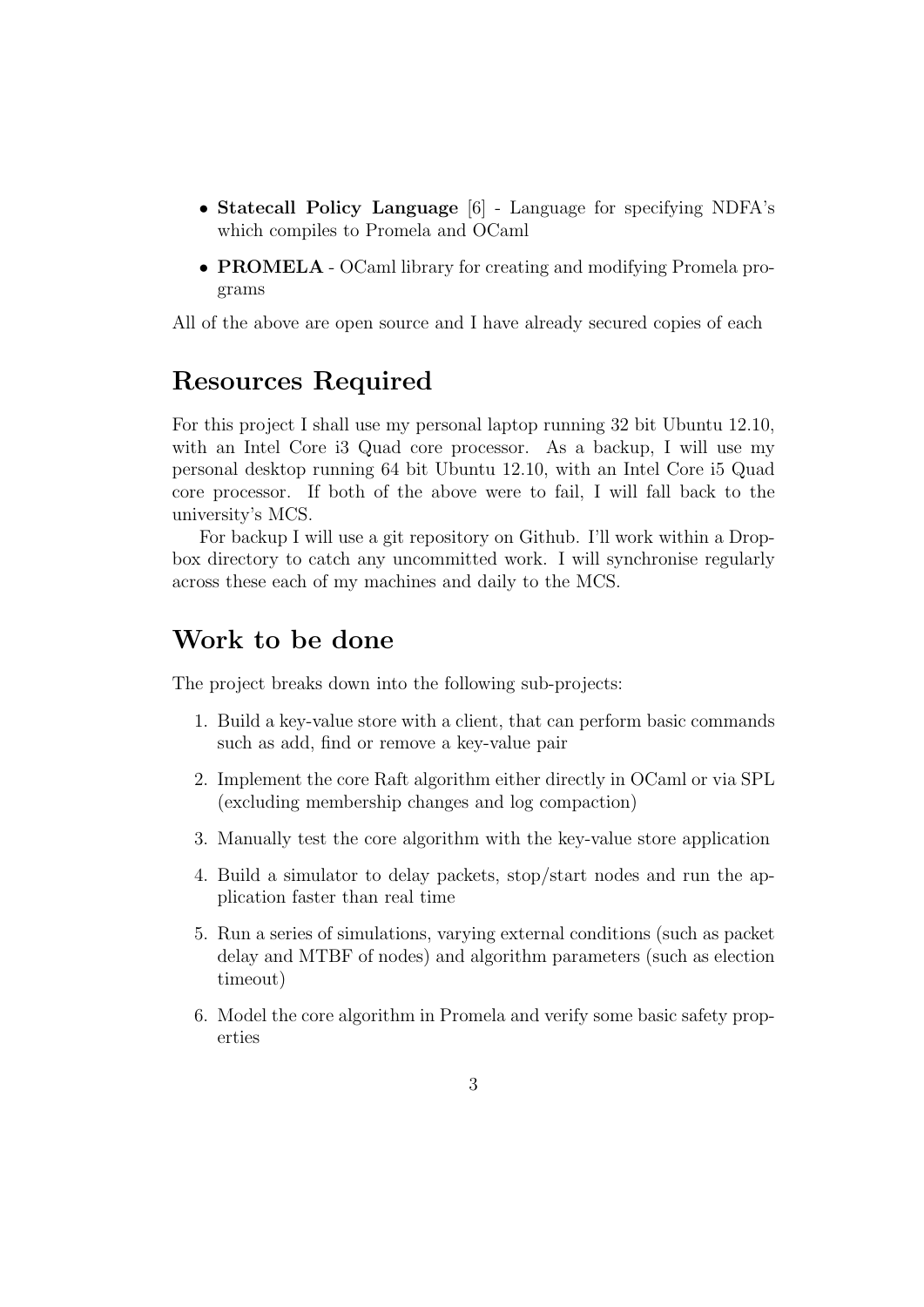## Success Criterion for the Main Result

The project will be a success if I have implemented the Raft consensus protocol and can reason about its safety properties, specifically I would like to be able to demonstrate:

- 1. The system makes progress whilst the majority of nodes are running and can communicate with each other
- 2. The system copes with unreliable network communications including network delays, partitions, and packet loss, duplication, and re-ordering
- 3. The system is able to be run either as a real world implementation or simulation
- 4. The system operates in an asynchronous environment (with faulty clocks, messages taking arbitrarily long to deliver and nodes operating at arbitrary speeds)
- 5. Each of the replicated state machines (such as the key-value store) receives commands in the same order therefore implementing a strongly consistent key-value store

Furthermore, I aim to provide the guarantees laid out by Ongaro and Ousterhout [8]:

- 1. Election Safety: at most one leader can be elected in a given term
- 2. Leader Append-Only: a leader never overwrites or deletes entries in its log; it only appends new entries.
- 3. Log Matching: if two logs contain an entry with the same index and term, then the logs are identical in all entries up through the given index.
- 4. Leader Completeness: if a log entry is committed in a given term, then that entry will be present in the logs of the leaders for all highernumbered terms.
- 5. State Machine Safety: if a node has applied a log entry at a given index to its state machine, no other server will ever apply a different log entry for the same index.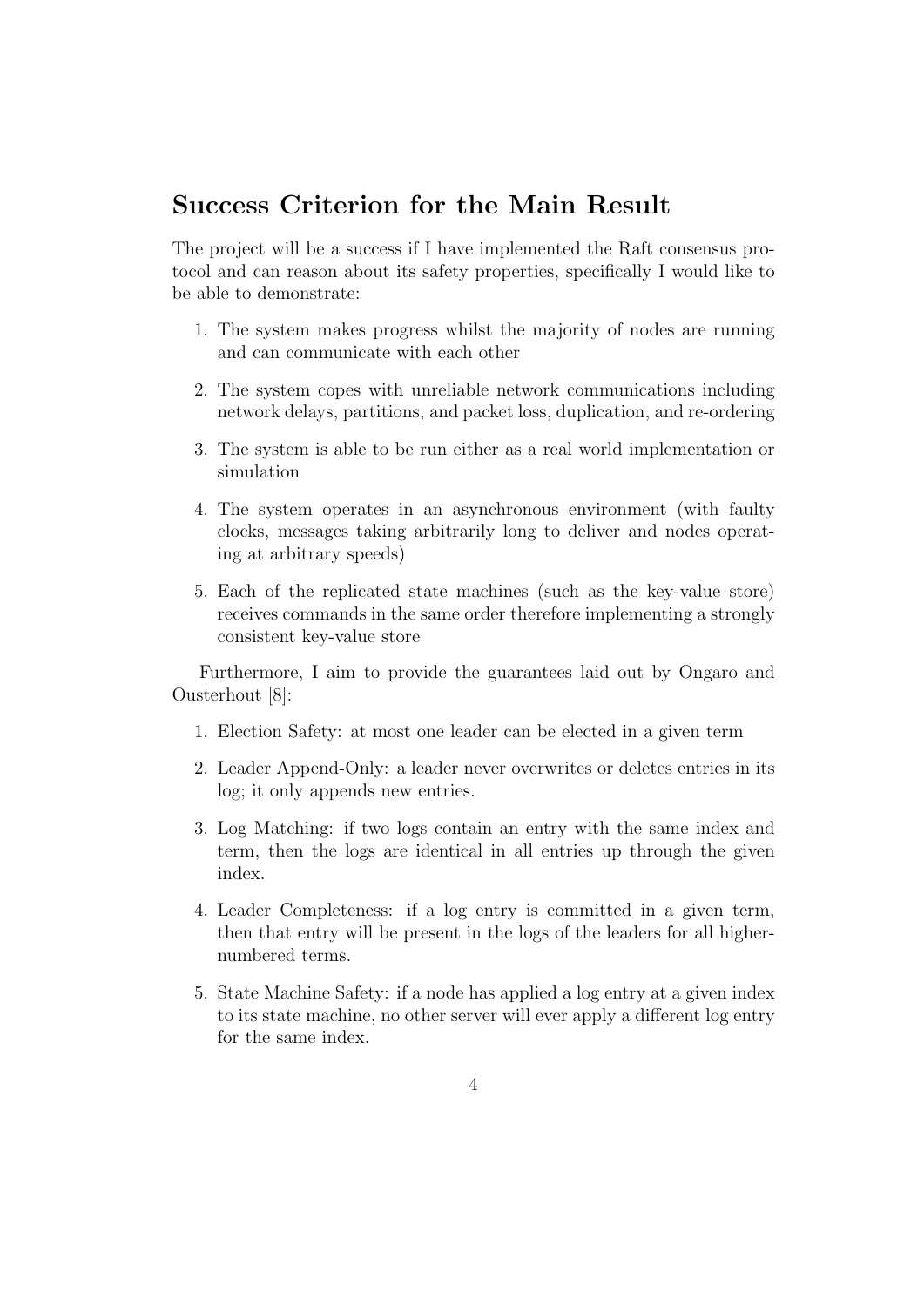## Possible Extensions

If I achieve my main result early I shall try to additionally perform the following:

- 1. Implement cluster membership changes, to allow nodes to be removed and added to the system and verify its safety
- 2. Implement log compaction
- 3. Optimise performance, possibility inspired by literature on Paxos
- 4. Modify the protocol to handle a wider class of faults such as Byzantine faults [5]

## Timetable

I hope to achieve the following at the end of each time period stated:

- 1. 24th Oct 6th Nov (Michaelmas weeks 3-4) Successful submission of Proposal by 25th October. Comparison of the guarantees claimed to be provided by Raft and those provided by Multi-Paxos. Decision regarding how to implement the core algorithm either directly in OCaml or via SPL
- 2. 7th Nov 20th Nov (Michaelmas weeks 5-6) Completed implementation of the surrounding code i.e the key-value store, client side code, network communication and logging
- 3. 21th Nov 4th Dec (Michaelmas weeks 7-8) Completed implementation of the core algorithm excluding cluster membership changes and log compaction
- 4. 5th Dec 15th Jan (Michaelmas vacation) Completed simulator ready to run simulations and output data for analysis
- 5. 16th Jan 29th Jan (Lent weeks 1-2) Successful submission of Progress Report by Friday 31st January and give Progress Presentation. Run simulations and evaluate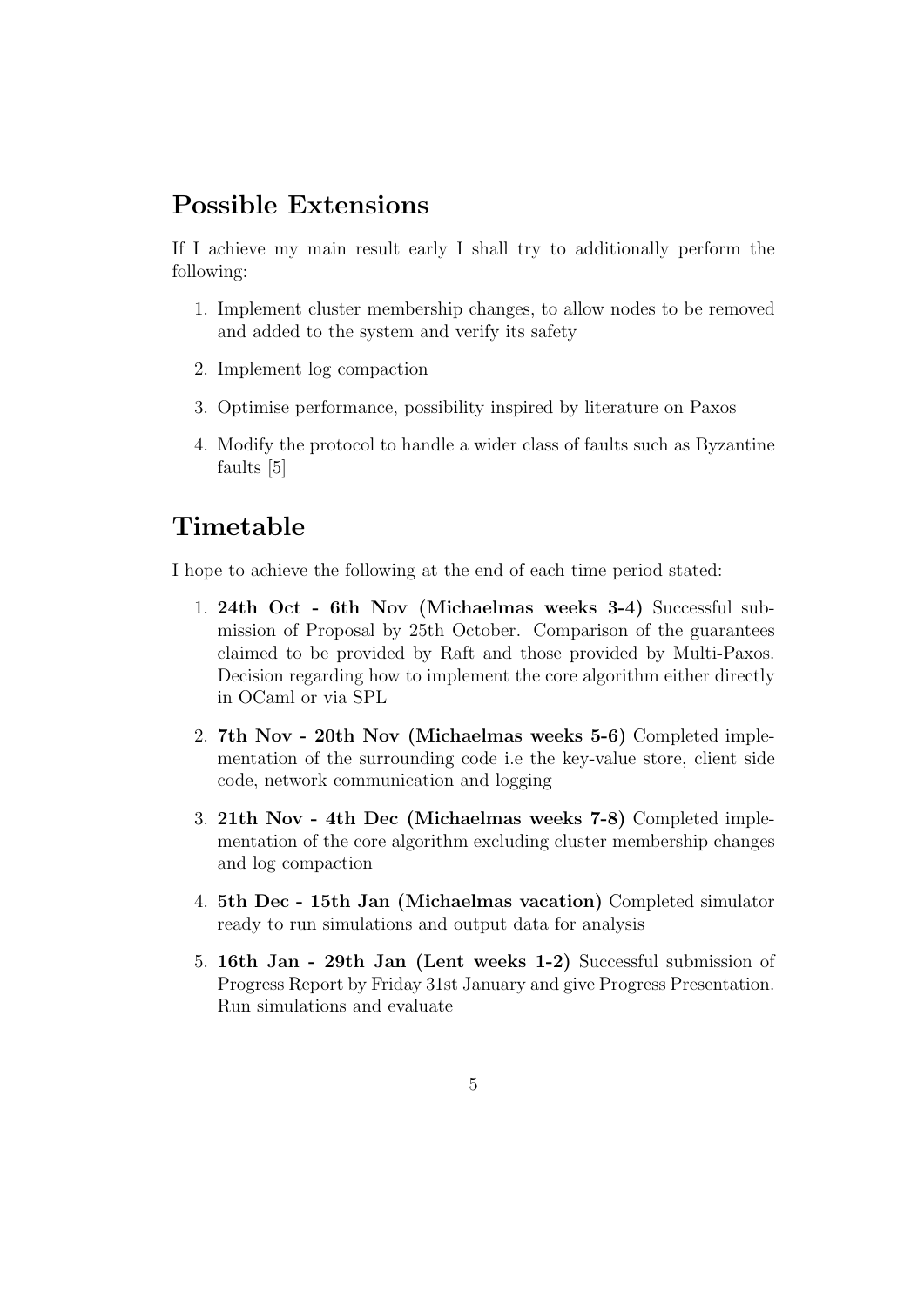- 6. 30th Jan 12th Feb (Lent weeks 3-4) Completed analysis of my Raft implementation in SPIN.
- 7. 13th Feb 26th Feb (Lent weeks 5-6) Completed any extensions (as listed in the possible extensions section). If time allows then consider any alterations to the algorithm to extend its functionality or optimise it and how they could impact safety
- 8. 27th Feb 12th Mar (Lent weeks 7-8) Plan layout of dissertation and write the main chapters of the dissertation
- 9. 13th March 23rd Apr (Easter vacation) Completed further evaluation, typesetting and completed draft dissertation. Dissertation submitted to supervisor for feedback
- 10. 24th April 6th May (Easter weeks 1-2) Corrected dissertation in response to feedback and submission by 12 noon on Friday 16th May